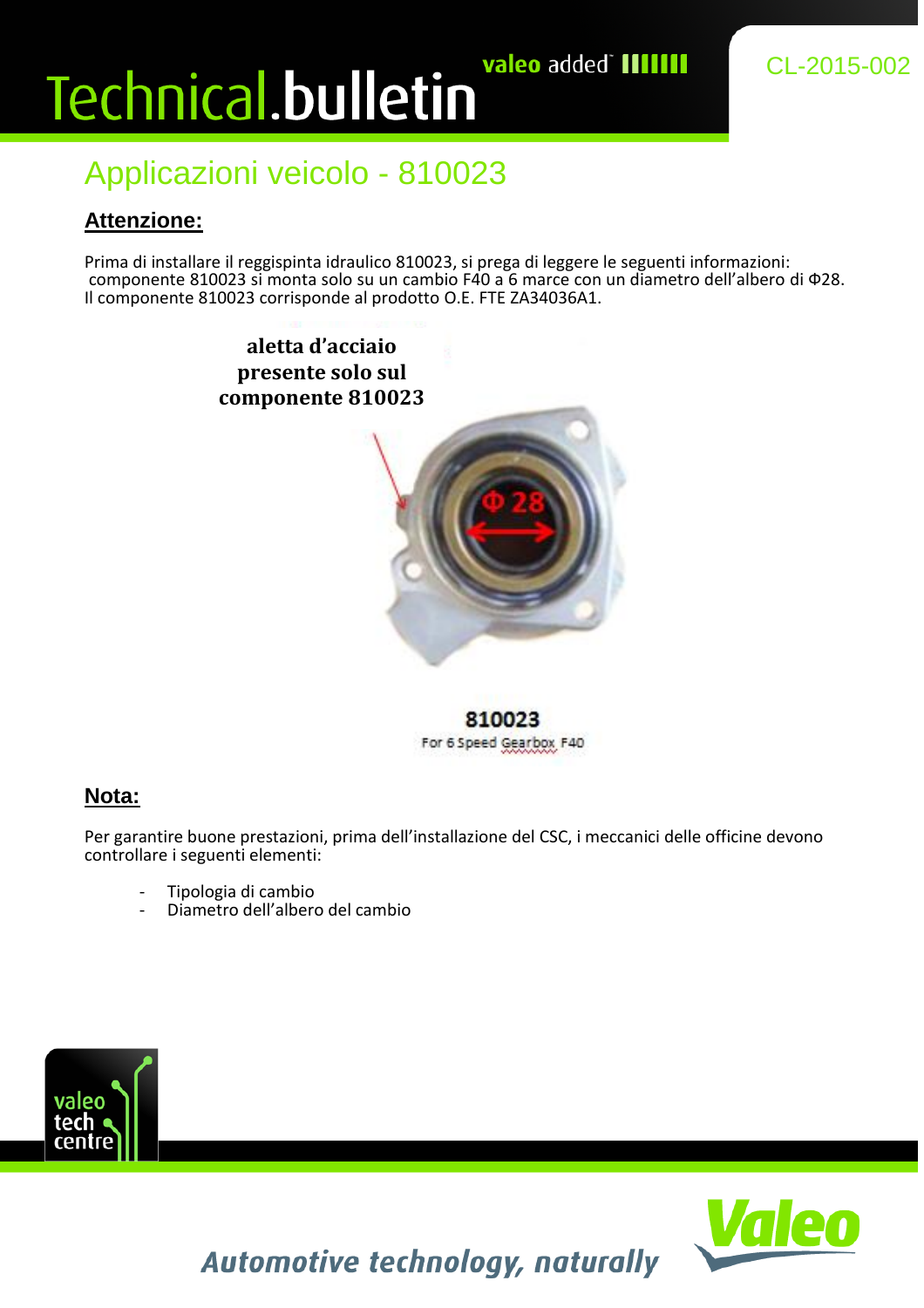## Applicazioni

**EN**-Please find below the correct applications for PN 810023 for car makers CHEVROLET, OPEL, SAAB, VAUXHALL, FIAT & ALFA ROMEO

**FR**- Veuillez trouver ci-dessous les applications correctes pour les ref. PN 810023, pour les constructeurs CHEVROLET, OPEL, SAAB, VAUXHALL, FIAT & ALFA ROMEO

**SP**- A continuación encontrará las aplicaciones correctas para las referencias PN 810023 para las marcas CHEVROLET, OPEL, SAAB, VAUXHALL, FIAT & ALFA ROMEO.

**DE**- Anbei die korrekte Fahrzeugzuordnung für die Artikel PN 810023 für die Hersteller CHEVROLET, OPEL, SAAB, VAUXHALL, FIAT & ALFA ROMEO.

**NL-**Hieronder vind u de correcte applicatie for referentienummer PN 810023, voor CHEVROLET, OPEL, SAAB, VAUXHALL, FIAT & ALFA ROMEO applicaties

**IT**- Vi prego di trovare di seguito le corrette applicazioni per i riferimenti PN 810023 per i costruttori CHEVROLET, OPEL, SAAB, VAUXHALL, FIAT & ALFA ROMEO

**PL**- Poniżej znajdą Państwo listę prawidłowych zastosowań sprzęgieł o nr PN 810023 dla samochodów CHEVROLET, OPEL, SAAB, VAUXHALL, FIAT & ALFA ROMEO.

**RU**-Ниже вы найдете применимость артикулов PN 810023 для автомобилей CHEVROLET, OPEL, SAAB, VAUXHALL, FIAT & ALFA ROMEO.

**TR**- Aşağıdaki listede PN 810023 için doğru CHEVROLET, OPEL, SAAB, VAUXHALL, FIAT & ALFA ROMEO araç uygulamalarını bulabilirsiniz.





| 810023 | <b>ZA34036A1</b> | <b>FTE</b> automotive GmbH |
|--------|------------------|----------------------------|
| 810023 | 55558741         | ALFA ROMEO                 |
| 810023 | 55560290         | ALFA ROMEO                 |
| 810023 | 5679054          | OPEL                       |
| 810023 | 5679344          | OPEL                       |
| 810023 | 5679348          | OPEL                       |
| 810023 | 5679351          | OPEL                       |
| 810023 | 5679355          | OPEL                       |
| 810023 | 24422064         | SAAB                       |
| 810023 | 5257068          | SAAB                       |
| 810023 | 24422064         | VAUXHALL                   |
| 810023 | 55558741         | VAUXHALL                   |

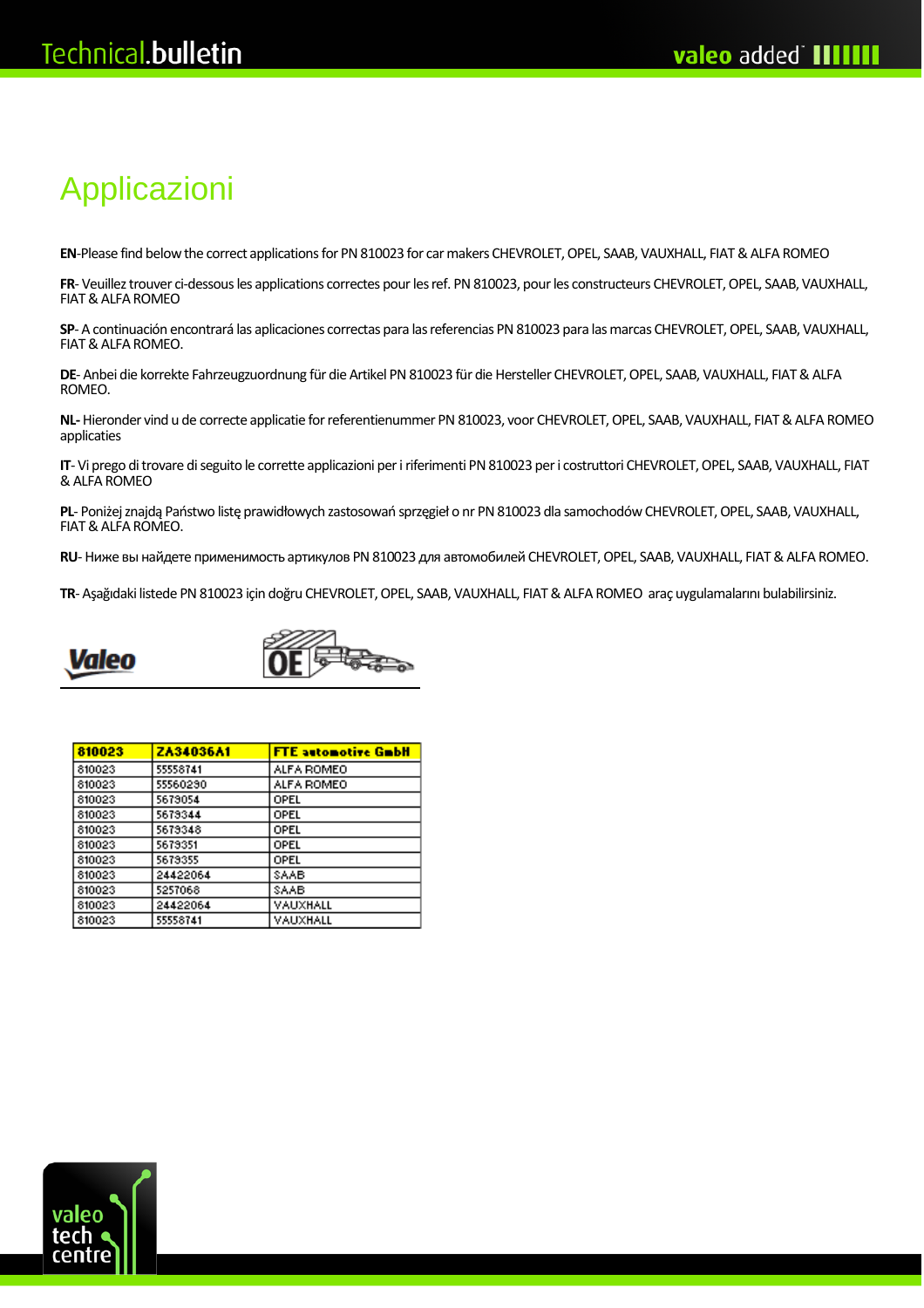#### 

| <b>Ktyp</b> | Manufacturer      | Car Maker         | Model                    | Generation               | kW                      | HP  | cc   | Cil | From    | To           | Fuel    | Restrictio | Restrictio | <b>ENGINE</b> | <b>GEARBO</b>         | <b>TYPE</b>              |
|-------------|-------------------|-------------------|--------------------------|--------------------------|-------------------------|-----|------|-----|---------|--------------|---------|------------|------------|---------------|-----------------------|--------------------------|
|             |                   |                   |                          |                          |                         |     |      | Num |         |              |         | ns From    | n To       | CODE          | X CODE                | <b>BOITE</b>             |
|             |                   |                   |                          |                          |                         |     |      | ber |         |              |         |            |            |               |                       |                          |
|             | $  -1$            | ∣≁                | $\overline{\phantom{a}}$ | $\vert \mathbf{v} \vert$ | $\overline{\mathbf{v}}$ |     |      |     |         |              |         |            |            |               |                       | $\vert \mathbf{v} \vert$ |
| 19450       | <b>ALFA ROMEO</b> | <b>ALFA ROMEO</b> | 159 Sportwagon (939)     | 2.4 JTDM                 | 147                     | 200 | 2387 |     | 03.2006 | 11.2011      | Diesel  |            |            |               |                       |                          |
| 18931       | ALFA ROMEO        | <b>ALFA ROMEO</b> | 159 (939)                | 2.4 JTDM                 | 147                     | 200 | 2387 |     | 09.2005 | 11.2011      | Diesel  |            |            |               |                       |                          |
| 31359       | ALFA ROMEO        | <b>ALFA ROMEO</b> | 159 Sportwagon (939)     | 2.0 JTDM                 | 125                     | 170 | 1956 |     | 05.2009 | 11.2011      | Diesel  |            | 2010-07    |               | Montage C542 - C5 BV6 |                          |
| 19785       | <b>ALFA ROMEO</b> | <b>ALFA ROMEO</b> | <b>BRERA</b>             | 2.4 JTDM 20V             | 147                     | 200 | 2387 |     | 01.2006 |              | Diesel  |            |            |               |                       |                          |
| 31357       | ALFA ROMEO        | ALFA ROMEO        | 159 (939)                | 2.0 JTDM                 | 125                     | 170 | 1956 | 4   | 05.2009 | 11.2011      | Diesel  |            | 2010-07    |               | Montage C542 - C5 BV6 |                          |
|             |                   |                   |                          |                          |                         |     |      |     |         |              |         |            |            |               |                       |                          |
| 19164       | <b>ALFA ROMEO</b> | ALFA ROMEO        | BRERA                    | 3.2 JTS Q4               | 191                     | 260 | 3195 |     | 01.2006 | <sup>n</sup> | Essence |            |            |               |                       |                          |
| 23173       | ALFA ROMEO        | <b>ALFA ROMEO</b> | 159 Sportwagon (939)     | 2.4 JTDM                 | 154                     | 210 | 2387 |     | 05.2007 | 11.2011      | Diesel  |            |            |               |                       |                          |
| 23171       | ALFA ROMEO        | ALFA ROMEO        | BRERA                    | 2.4 JTDM 20V             | 154                     | 210 | 2387 |     | 05.2007 |              | Diesel  |            |            |               |                       |                          |
| 18928       | <b>ALFA ROMEO</b> | <b>ALFA ROMEO</b> | 159 (939)                | 3.2 JTS Q4               | 191                     | 260 | 3195 |     | 12.2005 | 11.2011      | Essence |            |            |               |                       |                          |
| 23172       | ALFA ROMEO        | ALFA ROMEO        | 159 (939)                | 2.4 JTDM                 | 154                     | 210 | 2387 |     | 05.2007 | 11.2011      | Diesel  |            |            |               |                       |                          |
| 19553       | ALFA ROMEO        | ALFA ROMEO        | <b>SPIDER (939)</b>      | 3.2 JTS Q4               | 191                     | 260 | 3195 | 6   | 09.2006 | U            | Essence |            |            |               |                       |                          |
| 22562       | <b>ALFA ROMEO</b> | ALFA ROMEO        | <b>SPIDER (939)</b>      | 2.4 JTDM                 | 147                     | 200 | 2387 |     | 04.2007 |              | Diesel  |            |            |               |                       |                          |
| 19447       | ALFA ROMEO        | ALFA ROMEO        | 159 Sportwagon (939)     | 3.2 JTS Q4               | 191                     | 260 | 3195 |     | 03.2006 | 11.2011      | Essence |            |            |               |                       |                          |
| 22951       | ALFA ROMEO        | <b>ALFA ROMEO</b> | 159 Sportwagon (939)     | 2.4 JTDM Q4              | 154                     | 210 | 2387 |     | 05.2007 | 11.2011      | Diesel  |            |            |               |                       |                          |
|             |                   |                   |                          |                          |                         |     |      |     |         |              |         |            |            |               |                       |                          |
| 26599       | <b>ALFA ROMEO</b> | <b>ALFA ROMEO</b> | BRERA                    | 3.2 JTS                  | 191                     | 260 | 3195 |     | 03.2008 | 0            | Essence |            |            |               |                       |                          |
| 31355       | ALFA ROMEO        | ALFA ROMEO        | <b>BRERA</b>             | 2.0 JTDM                 | 125                     | 170 | 1956 |     | 05.2009 |              | Diesel  |            |            |               |                       |                          |
| 26600       | <b>ALFA ROMEO</b> | <b>ALFA ROMEO</b> | <b>SPIDER (939)</b>      | 2.4 JTDM                 | 154                     | 210 | 2387 |     | 03.2008 | 0            | Diesel  |            |            |               |                       |                          |
| 22952       | ALFA ROMEO        | ALFA ROMEO        | 159 (939)                | 2.4 JTDM Q4              | 154                     | 210 | 2387 |     | 05.2007 | 11.2011      | Diesel  |            |            |               |                       |                          |
| 30421       | ALFA ROMEO        | ALFA ROMEO        | 159 (939)                | 3.2 JTS                  | 191                     | 260 | 3195 |     | 02.2008 | 11.2011      | Essence |            |            |               |                       |                          |
| 26601       | <b>ALFA ROMEO</b> | ALFA ROMEO        | <b>SPIDER (939)</b>      | 3.2 JTS                  | 191                     | 260 | 3195 | 6   | 03.2008 | $\Omega$     | Essence |            |            |               |                       |                          |
| 9154        | ALFA ROMEO        | ALFA ROMEO        | 159 (939)                | 2.0 JTDM                 | 120                     | 163 | 1956 |     | 05.2009 | 11.2011      | Diesel  |            | 2010-07    |               | Montage C542 - C5 BV6 |                          |
| 31353       | ALFA ROMEO        | ALFA ROMEO        | SPIDER (939)             | 2.0 JTDM                 | 125                     | 170 | 1956 |     | 05.2009 |              | Diesel  |            |            |               |                       |                          |
| 30422       | <b>ALFA ROMEO</b> | ALFA ROMEO        | 159 Sportwagon (939)     | 3.2 JTS                  | 191                     | 260 | 3195 |     | 02.2008 | 11.2011      | Essence |            |            |               |                       |                          |
|             |                   |                   |                          |                          |                         |     |      |     |         |              |         |            |            |               |                       |                          |
| 5926        | ALFA ROMEO        | ALFA ROMEO        | BRERA                    | 2.0 JTDM                 | 120                     | 163 | 1956 |     | 03.2008 | 0            | Diesel  |            |            |               |                       |                          |
| 5927        | <b>ALFA ROMEO</b> | ALFA ROMEO        | <b>SPIDER (939)</b>      | 2.0 JTDM                 | 120                     | 163 | 1956 |     | 04.2009 |              | Diesel  |            |            |               |                       |                          |
| 9155        | <b>ALFA ROMEO</b> | ALFA ROMEO        | 159 Sportwagon (939)     | 2.0 JTDM                 | 120                     | 163 | 1956 |     | 05.2009 | 11.2011      | Diesel  |            | 2010-07    | Montage       | C542 - C5 BV6         |                          |
| 8513        | CHEVROLET         | CHEVROLET         | CAPTIVA (C100, C140)     | 2.2 D 4WD                | 135                     | 184 | 2231 |     | 03.2011 |              | Diesel  |            |            |               | F40                   | BV <sub>6</sub>          |
| 8510        | CHEVROLET         | CHEVROLET         | CAPTIVA (C100, C140)     | 2.2D                     | 120                     | L63 | 2231 |     | 03.2011 |              | Diesel  |            |            |               | F40                   | BV <sub>6</sub>          |
| 10032       | CHEVROLET         | CHEVROLET         | CAPTIVA (C100, C140)     | 2.2 D 4WD                | 120                     | 163 | 2231 |     | 03.2011 | U            | Diesel  |            |            |               | F40                   | BV <sub>6</sub>          |
| 18905       | FIAT              | FIAT              | CROMA (194)              | 2.4 D Multijet           | 147                     | 200 | 2387 |     | 06.2005 |              | Diesel  |            |            |               |                       |                          |
| 17945       | OPEL              | OPEL              | <b>VECTRA C Break</b>    | 1.9 CDTI                 | 110                     | 150 | 1910 |     | 04.2004 |              | Diesel  |            |            |               | F40                   |                          |
| 17938       | OPEL              | OPEL              | <b>VECTRA C Break</b>    | 1.9 CDTI                 | 88                      | 120 | 1910 |     | 04.2004 |              | Diesel  |            | 2005-08    |               | F40                   |                          |
|             |                   |                   |                          |                          |                         |     |      |     |         |              |         |            |            |               |                       |                          |
| 17940       | OPEL              | OPEL              | VECTRA C GTS             | L.9 CDTI                 | 88                      | 120 | 1910 |     | 04.2004 |              | Diesel  |            | 2005-08    |               | F40                   |                          |
| 16450       | OPEL              | OPEL              | VECTRA C                 | 2.2 16V                  | 108                     | 147 | 2198 |     | 04.2002 |              | Essence | 2005-08    |            |               | F40                   | BV <sub>6</sub>          |
| 17941       | OPEL              | OPEL              | <b>VECTRA C GTS</b>      | 1.9 CDTI                 | 110                     | 150 | 1910 |     | 04.2004 | <sup>0</sup> | Diesel  |            |            |               | F40                   |                          |
| 17946       | OPEL              | OPEL              | SIGNUM                   | L.9 CDTI                 | 110                     | 150 | 1910 |     | 04.2004 |              | Diesel  |            |            |               | F40                   |                          |
| 17939       | OPEL              | OPEL              | VECTRA C                 | 1.9 CDTI                 | 88                      | 120 | 1910 |     | 04.2004 |              | Diesel  |            | 2005-08    |               | F40                   |                          |
| 7242        | OPEL              | OPEL              | ANTARA                   | 2.2 CDTi 4x4             | 135                     | 184 | 2231 |     | 12.2010 |              | Diesel  |            |            |               | F40                   | BV <sub>6</sub>          |
| 17942       | OPEL              | OPEL              | VECTRA C                 | 1.9 CDTI                 | 110                     | 150 | 1910 |     | 04.2004 |              | Diesel  |            |            |               | F40                   |                          |
| 16744       | OPEL              | OPEL              | VECTRA C GTS             | 2.2 16V                  | 108                     | 147 | 2198 |     | 08.2002 |              | Essence | 2005-08    |            |               | F40                   | BV <sub>6</sub>          |
| 7240        | OPEL              | OPEL              | ANTARA                   | 2.2 CDTi                 | 120                     | 163 | 2231 |     | 12.2010 |              | Diesel  |            |            |               | F40                   | BV <sub>6</sub>          |
| 17169       | OPEL              | OPEL              | <b>VECTRA C GTS</b>      | 2.0 16V Turbo            | 129                     | 175 | 1998 |     | 03.2003 |              | Essence |            |            |               |                       |                          |
|             |                   |                   |                          |                          |                         |     |      |     |         |              |         |            |            |               |                       |                          |
| 7241        | OPEL              | OPEL              | ANTARA                   | 2.2 CDTi 4x4             | 120                     | 163 | 2231 |     | 12.2010 |              | Diesel  |            |            |               | F40                   | BV <sub>6</sub>          |
| 17651       | OPEL              | OPEL              | <b>VECTRA C Break</b>    | 2.0 Turbo                | 129                     | 175 | 1998 |     | 10.2003 |              | Essence |            |            |               |                       |                          |
| 17934       | OPEL              | OPEL              | SIGNUM                   | L.9 CDTI                 | 88                      | 120 | 1910 |     | 04.2004 |              | Diesel  |            | 2005-08    |               | F40                   |                          |
| 17212       | OPEL              | OPEL              | SIGNUM                   | 3.0 V6 CDTI              | 130                     | 177 | 2958 |     | 05.2003 |              | Diesel  |            |            |               |                       |                          |
| 17647       | OPEL              | OPEL              | VECTRA C Break           | 3.0 V6 CDTI              | 130                     | 177 | 2958 |     | 10.2003 |              | Diesel  |            |            |               |                       |                          |
| 17208       | OPEL              | OPEL              | SIGNUM                   | 2.0 Turbo                | 129                     | 175 | 1998 |     | 05.2003 | <sup>0</sup> | Essence |            |            |               |                       |                          |
| 19111       | OPEL              | OPEL              | SIGNUM                   | 3.0 V6 CDTI              | 135                     | 184 | 2959 |     | 09.2005 |              | Diesel  |            |            |               |                       |                          |
| 17500       | OPEL              | OPEL              | VECTRA C                 | 2.0 16V Turbo            | 129                     | 175 | 1998 |     | 03.2003 |              | Essence |            |            |               |                       |                          |
| 19987       | OPEL              | OPEL              | <b>VECTRA C Break</b>    | 3.0 V6 CDTI              | 135                     | 184 | 2958 | 6   | 08.2005 | 0            | Diesel  |            |            |               |                       |                          |
| 17604       | OPEL              | OPEL              | <b>VECTRA C GTS</b>      | 3.0 CDTI                 | 130                     | 177 | 2958 | 6   | 06.2003 | O            | Diesel  |            |            |               |                       |                          |
|             | OPEL              | OPEL              | VECTRA C                 | 3.0 CDTI                 | 130                     | 177 | 2958 |     | 06.2003 |              | Diesel  |            |            |               |                       |                          |
| 17605       |                   |                   |                          |                          |                         |     |      |     |         |              |         |            |            |               |                       |                          |
| 19143       | OPEL              | OPEL              | <b>VECTRA C Break</b>    | 2.8 V6 Turbo             | 169                     | 230 | 2792 | 6   | 08.2005 | $\Omega$     | Essence |            |            |               |                       |                          |
| 19092       | OPEL              | OPEL              | SIGNUM                   | 2.8 V6 Turbo             | 169                     | 230 | 2792 |     | 09.2005 |              | Essence |            |            |               |                       |                          |
| 19140       | OPEL              | OPEL              | <b>VECTRA C GTS</b>      | 2.8 V6 Turbo             | 169                     | 230 | 2792 | 6   | 08.2005 |              | Essence |            |            |               |                       |                          |
| 23276       | OPEL              | OPEL              | <b>VECTRA C Break</b>    | 2.8 V6 Turbo             | 206                     | 280 | 2792 | 6   | 01.2007 | $\Omega$     | Essence |            |            |               |                       |                          |
| 19137       | OPEL              | OPEL              | VECTRA C                 | 2.8 V6 Turbo             | 169                     | 230 | 2792 | 6   | 08.2005 | 0            | Essence |            |            |               |                       |                          |
| 19283       | OPEL              | OPEL              | <b>VECTRA C GTS</b>      | 3.0 CDTi                 | 135                     | 184 | 2958 | 6   | 08.2005 |              | Diesel  |            |            |               |                       |                          |
| 20108       | OPEL              | OPEL              | SIGNUM                   | 2.8 V6 Turbo             | 184                     | 250 | 2792 |     | 01.2006 |              | Essence |            |            |               |                       |                          |
| 19144       | OPEL              | OPEL              | VECTRA C Break           | 2.8 V6 Turbo             | 188                     | 255 | 2792 | 6   | 08.2005 |              | Essence |            |            |               |                       |                          |
|             |                   |                   |                          |                          |                         |     |      |     |         |              |         |            |            |               |                       |                          |
| 19138       | OPEL              | OPEL              | VECTRA C                 | 2.8 V6 Turbo             | 188                     | 255 | 2792 | 6   | 08.2005 |              | Essence |            |            |               |                       |                          |
| 20013       | OPEL              | OPEL              | <b>VECTRA C GTS</b>      | 2.8 V6 Turbo             | 206                     | 280 | 2792 | 6   | 08.2006 |              | Essence |            |            |               |                       |                          |
| 19141       | OPEL              | OPEL              | VECTRA C GTS             | 2.8 V6 Turbo             | 188                     | 255 | 2792 |     | 08.2005 |              | Essence |            |            |               |                       |                          |
| 25500       | OPEL              | OPEL              | VECTRA C Break           | 2.8 V6 Turbo             | 184                     | 250 | 2792 | 6   | 01.2007 |              | Essence |            |            |               |                       |                          |
| 20011       | OPEL              | OPEL              | <b>VECTRA C</b>          | 2.8 V6 Turbo             | 184                     | 250 | 2792 |     | 08.2006 |              | Essence |            |            |               |                       |                          |
| 19282       | OPEL              | OPEL              | VECTRA C                 | 3.0 CDTi                 | 135                     | 184 | 2958 | 6   | 08.2005 |              | Diesel  |            |            |               |                       |                          |
| 20012       | OPEL              | OPEL              | <b>VECTRA C GTS</b>      | 2.8 V6 Turbo             | 184                     | 250 | 2792 | 6   | 08.2006 |              | Essence |            |            |               |                       |                          |
| 59260       | OPEL              | OPEL              | VECTRA C                 | 2.8 V6 Turbo OPC         | 206                     | 280 | 2792 | 6   | 09.2006 | 09.2008      | Essence |            |            |               |                       |                          |